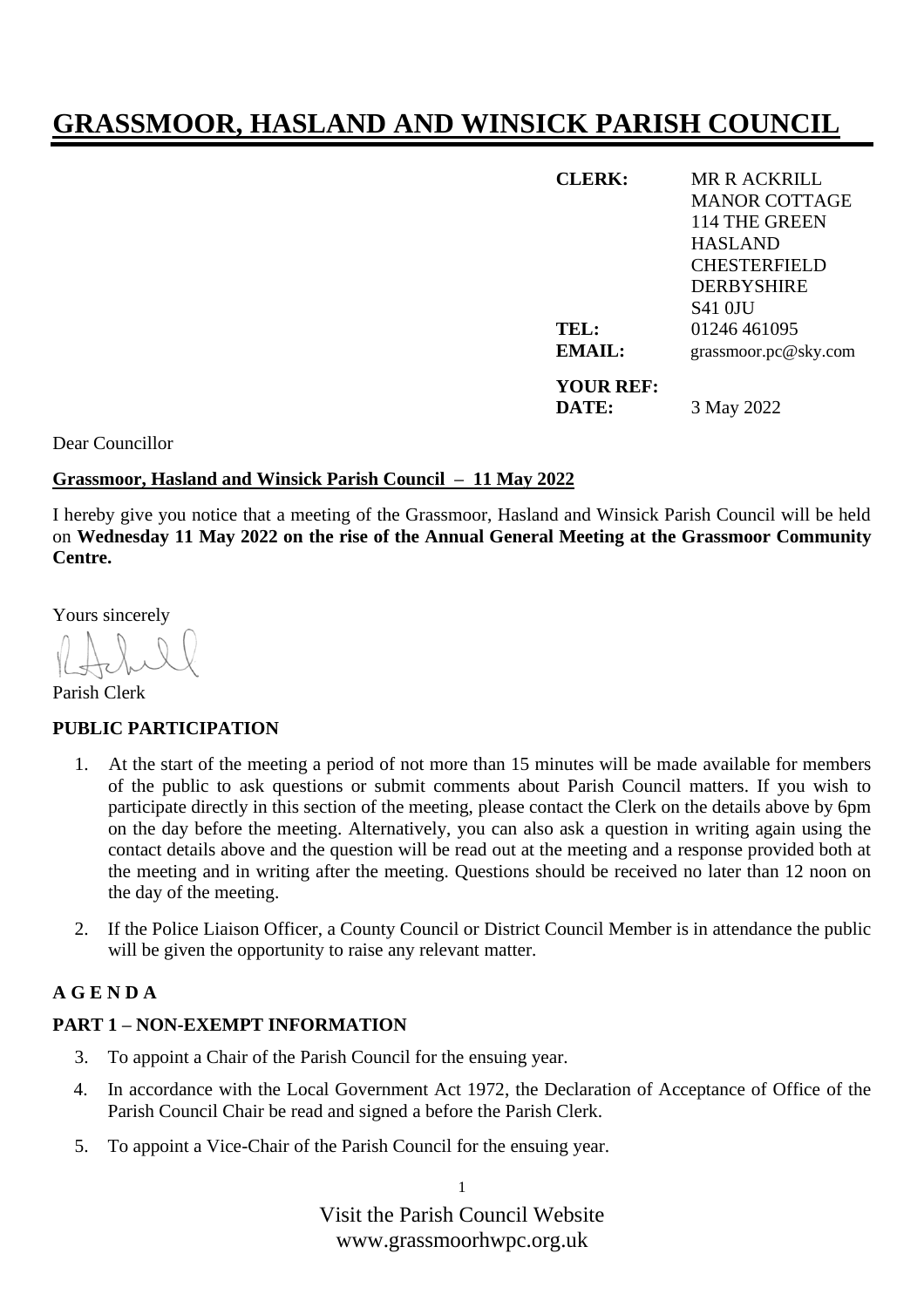- 6. In accordance with the Local Government Act 1972, the Declaration of Acceptance of Office of the Parish Council Vice-Chair be read and signed a before the Parish Clerk.
- 7. Apologies for Absence.
- 8. Declaration of Members Interests.
- 9. Confirmation of the non-exempt Minutes of the meeting of the Parish Council held on 9 March 2022.
- 10. Finance

(a) to consider Accounts for Payment (Standing item). Items for payment listed below are those known at the time of the distribution of the agenda for the meeting. There are likely to be other payments that arise after the agenda has been circulated that need to be approved on grounds of urgency. These will be identified at the meeting.

|             |                                   |                  |              | <b>VAT</b>    |
|-------------|-----------------------------------|------------------|--------------|---------------|
| <b>Date</b> | Payee                             | <b>Reference</b> | <b>TOTAL</b> | <b>Inputs</b> |
| 01.05.22    | A Ward - Refuse bags              | 14BACS           | £10.00       | £1.67         |
| 01.05.22    | <b>Staff Salaries</b>             | 15BACS           | £2,046.52    | £0.00         |
| 01.05.22    | HMRC - PAYE April                 | 15BACS           | £507.46      | £0.00         |
| 01.05.22    | J Taylor - Internal Auditor       | 16BACS           | £200.00      | £0.00         |
|             | <b>Grassmoor Comm Cent- Grant</b> |                  |              |               |
| 11.05.22    | & Room                            | 17BACS           | £2,032.50    | £0.00         |
|             | <b>Grassmoor Comm Cent-Boiler</b> |                  |              |               |
| 11.05.22    | repair                            | 18BACS           | £4,230.00    | £0.00         |
|             | R Ackrill - Rural Action          |                  |              |               |
| 11.05.22    | Derbyshire                        | 19BACS           | £60.00       | £10.00        |
| 11.05.22    | NEDDC - Temp Event Licence        | <b>CHO</b>       | £21.00       | £0.00         |

(b) to consider any necessary virements between budget headings (Standing item)

(c) to consider any transfers between Parish Council bank accounts (Standing Item)

- (d) to note the bank reconciliation.
- 11. To review the Parish Council's:
	- (a) Standing Orders
	- (b) Financial Regulations
	- (c) Risk Assessment
	- (d) Equalities Policy
- 12. To adopt the General Power of Competence
- 13. To appoint members to represent the Parish Council on the Grassmoor Community Centre Management Committee.
- 14. Chair's Annouincements
- 15. To consider any matters relating to the operation of the Grassmoor Community Centre.
- 16. To consider the report of the Clerk on:-
	- (a) Barnes Park/Winsick Park
	- (b) CCTV

 $\overline{2}$